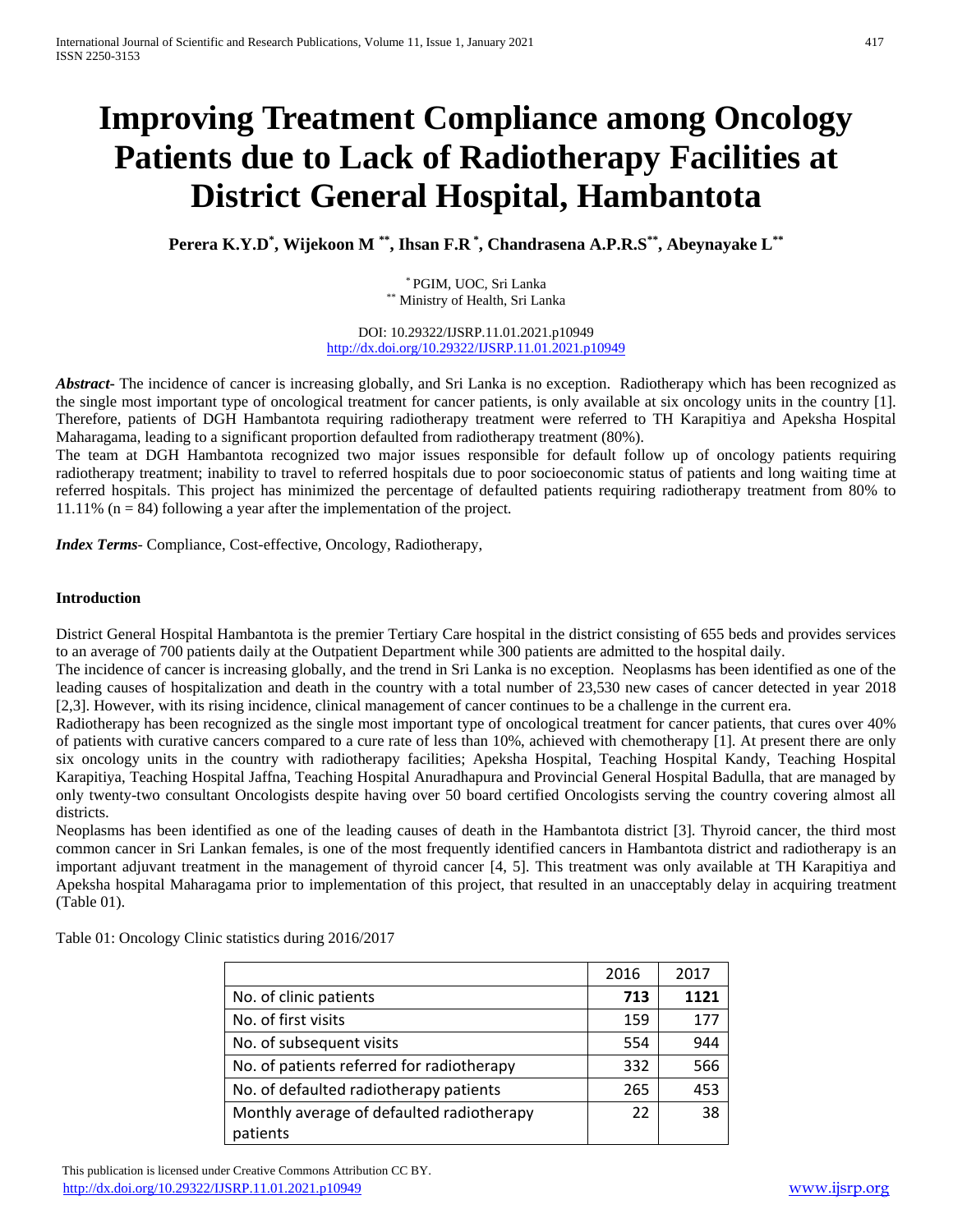The project was designed to improve treatment compliance among oncology patients due to lack of radiotherapy facilities at District General Hospital, Hambantota. The administration and oncology team at DGH Hambantota focused on addressing two major issues responsible for default follow up of oncology patients requiring radiotherapy treatment at the hospital; inability to travel to referred hospitals due to poor socioeconomic status of patients and long waiting time at referred hospitals.

# **Research Elaborations**

### **Methodology**

Measures taken to address the need to provide radiotherapy treatment for oncology patients of DGH Hambantota

# **A) Pre- Implementation Stage**

# 1. At national level

Multiple key informant interviews with Director General of Health Services, Deputy Director General / Medical Services, Director/ DGH Hambantota, Director/ Provincial General Hospital Badulla and Clinical Oncologists resulted and appointing two radiotherapists to the radiotherapy planning unit at DGH Hambantota and agreement to provide radiotherapy treatment for oncology patients of DGH Hambantota at PGH Badulla.

# 2. At Hospital Level

Directors of DGH Hambantota and PGH Badulla, Clinical Oncologists, physicist at PGH Badulla along with administrative officers and accountants at institutional levels, conducted several meetings to develop operational and financial policies. Hence, following strategies were formulated.

I. Establishing a low-cost radiotherapy planning unit

II. Acquiring a physicist to the radiotherapy planning unit

III. Consensus reached to formulate radiotherapy treatment plan by Oncology team at DGH Hambantota and treatment to be carried out by Oncology team at PGH Badulla

IV. Routine transportation of patients to and from PGH Badulla

# **B) Implementation Stage**

I. Establishing a low-cost radiotherapy planning unit at DGH Hambantota

As a result of limited finances, it was decided to utilize a modified diagnostic CT scanner as a simulator for planning scans, a mould room was acquired at a very low cost of LKR 4.5 million and a planning system software was acquired at a low cost of LKR 9.9 million.

II. Acquiring a physicist to the radiotherapy planning unit

The physicist allocated to DGH Hambantota, was given to the National Cancer Institute in the absence of a unit previously. The administration of DGH Hambantota successfully re-absorbed the physicist amidst trade union objection.

# III. Patient Care

Radiotherapy treatment required by patients was planned by the oncology team at DGH Hambantota and the treatment is carried out by the oncology team at PGH Badulla. The consultant Oncologist at PGH Badulla takes the entire responsibility of patient care during radiotherapy but is not burdened with the treatment planning work. Patients are admitted to DGH Hambantota on Monday and are transferred every Tuesday morning with planned radiotherapy treatment with no additional transport and other expenditure, weekly to PGH Badulla to carry out the treatment, scheduled to commence radiotherapy on the following day.

As a result of this arrangement, waiting time of patients did not exceed 01 month as PGH Badulla had an allocated number of  $20 - 25$ patients monthly from DGH Hambantota as an initial measure.

IV. Patient transport

The ambulance, ambulance driver, patient attendant and physicist were already part of the hospital cadre therefore, their salaries weren't an additional cost. Fuel to and from DGH Hambantota to PGH Badulla (132 KM away), four total trips a month was the only additional cost which amount to LKR 40,000.

The care and treatment provided to patients at this additional cost is invaluable.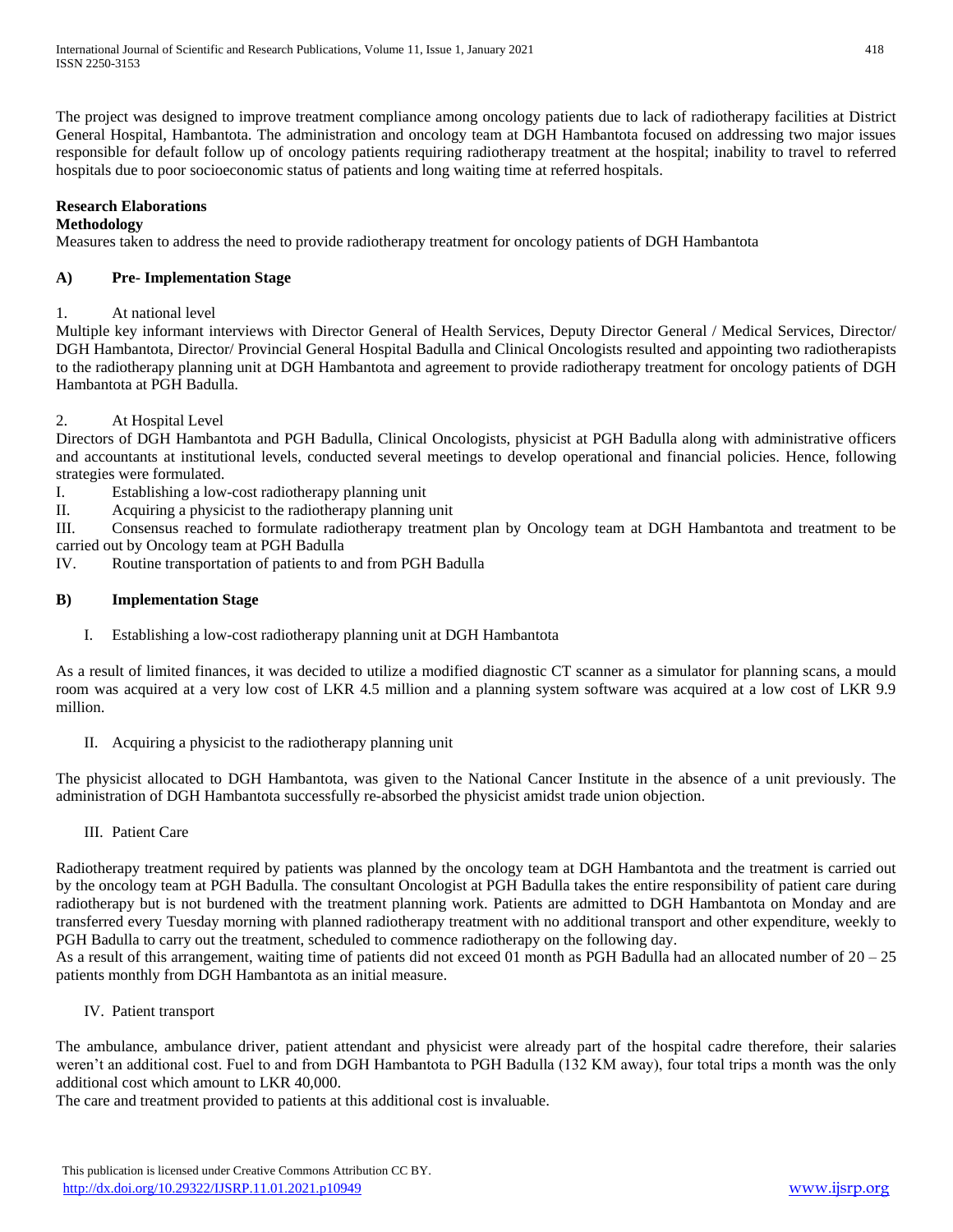#### **C) Post Implementation Stage**

The number of patients attending the oncology clinic and the number of patients requiring radiotherapy treatment gradually increased since the establishment of the oncology unit.

#### **Results or Finding**

Prior to implementation of this project in year 2016 and 2017, 80% of patients requiring radiotherapy had defaulted treatment whereas the percentage of defaulted patients reduced to 11.11% ( $n = 84$ ) in year 2018, 5% ( $n = 4$ ) in year 2019 and 7% ( $n = 5$ ) in year 2020.

Table 02: Oncology Clinic and Unit statistics during 2016-2020

|                                           | 2016               | 2017 | 2018                      | 2019 | 2020 |
|-------------------------------------------|--------------------|------|---------------------------|------|------|
|                                           | Pre-Interventional |      | Post-Interventional Stage |      |      |
|                                           | Stage              |      |                           |      |      |
| No. of clinic patients                    | 713                | 1121 | 1573                      | 1924 | 1876 |
| No. of first visits                       | 159                | 177  | 312                       | 657  | 638  |
| No. of subsequent visits                  | 554                | 944  | 1261                      | 1267 | 1238 |
| No. of patients referred for radiotherapy | 332                | 566  | 756                       | 920  | 895  |
| No. of defaulted radiotherapy patients    | 265                | 453  | 84                        | 46   | 62   |
| Monthly average of defaulted              | 22                 | 38   | $\overline{7}$            | 4    | 5    |
| radiotherapy patients                     |                    |      |                           |      |      |
| % of defaulted radiotherapy patients      | 79.8               | 80   | 11.1                      | 5.0  | 7.0  |

#### **Conclusions**

This solution is economically sound with minimal out of pocket expenditure for patients as it's the same as admitting to DGH Hambantota with no additional transport and other expenditure for patients. PGH Badulla now accommodates 10 patients weekly instead of 05 patients from DGH Hambantota. This project was a cost-effective project and was designed to work with limited available resources.

#### **APPENDIX**

DGH- District General Hospital PGH- Provincial General Hospital TH- Teaching Hospital LKR- Sri Lankan Rupees

#### **REFERENCES**

[1] Baskar R, Lee KA, Yeo R, Yeoh K-W. Cancer and radiation therapy: current advances and future directions. Int J Med Sci. 2012;9(3):193-9.

[2] Bray F, Ferlay J, Soerjomataram I, Siegel RL, Torre LA, Jemal AJCacjfc. Global cancer statistics 2018: GLOBOCAN estimates of incidence and mortality worldwide for 36 cancers in 185 countries. 2018;68(6):394-424.

[3] Medical Statistics Unit MoH, Nutrition and Indigenous Medicine, Sri Lanka. Annual Health Statistics 2017 Sri Lanka. 2019.

[4] Simpson WJ. Radioiodine and radiotherapy in the management of thyroid cancers. Otolaryngol Clin North Am. 1990;23(3):509-21.

[5] Jayarajah U, Fernando A, Prabashani S, Fernando EA, Seneviratne SA. Incidence and histological patterns of thyroid cancer in Sri Lanka 2001-2010: an analysis of national cancer registry data. BMC Cancer. 2018;18(1):163-.

#### **AUTHORS**

**First Author** – Perera K.Y.D, MBBS, PGDME, PGDHQPS, PGDCH, MSc (Med. Admin), PGIM, UOC, Sri Lanka, [dhanushkaperera@ymail.com](mailto:dhanushkaperera@ymail.com)

**Second Author** – Wijekoon M, MBBS, MD (Clinical Oncology), Ministry of Health, Sri Lanka, [mahilal.wijekoon@gmail.com](mailto:mahilal.wijekoon@gmail.com)